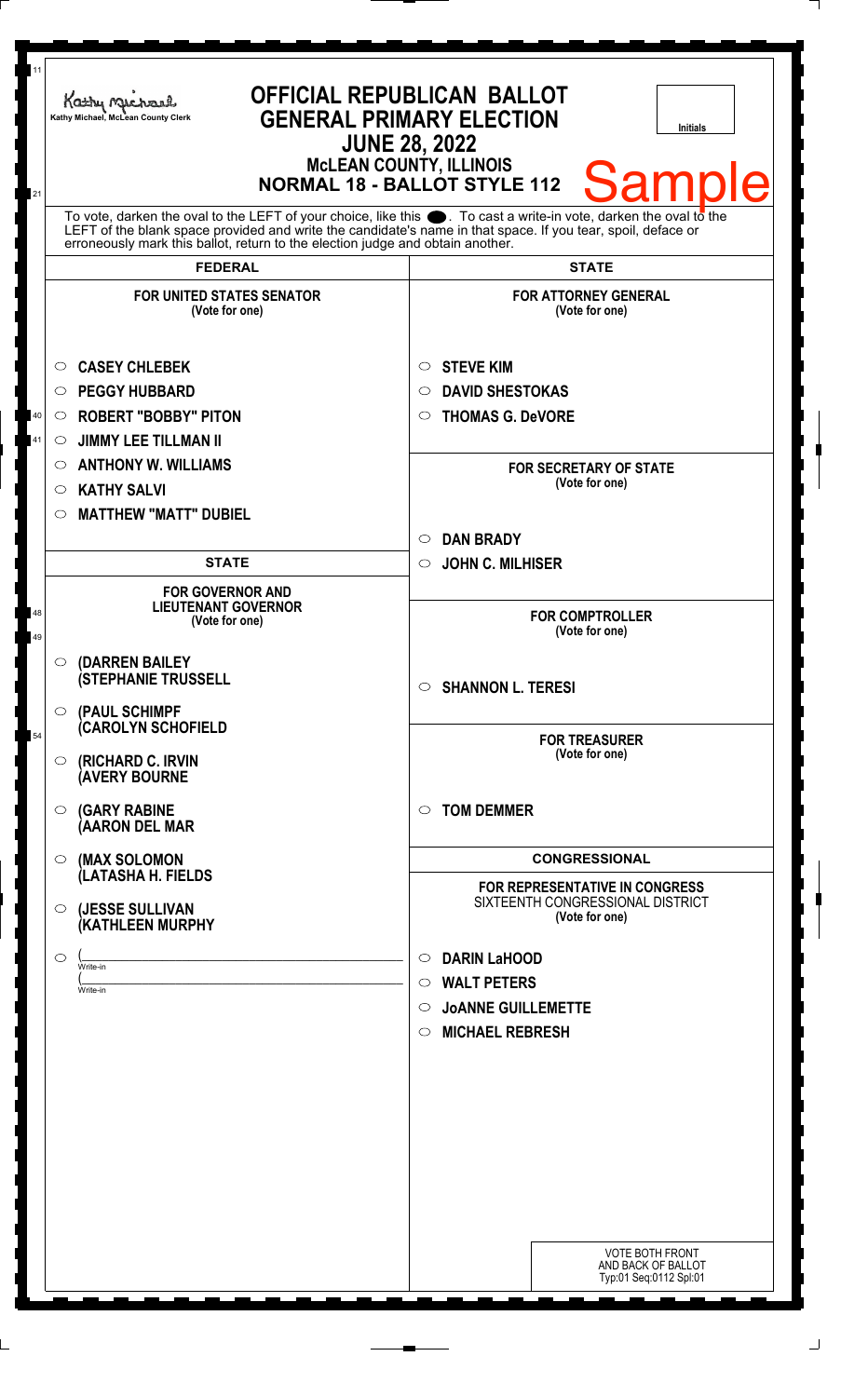| <b>JUDICIAL</b><br><b>LEGISLATIVE</b><br>FOR JUDGE OF THE CIRCUIT COURT<br><b>FOR STATE SENATOR</b><br>FIFTY-THIRD LEGISLATIVE DISTRICT<br>ELEVENTH JUDICIAL CIRCUIT<br>(Vote for one)<br>(To fill the vacancy of the Hon. Scott Drazewski)<br>(Vote for one)<br><b>JASON BARICKMAN</b><br>$\circ$<br><b>CARLA BARNES</b><br>$\circ$<br><b>REPRESENTATIVE</b><br><b>FOR REPRESENTATIVE</b><br>FOR JUDGE OF THE CIRCUIT COURT<br>IN THE GENERAL ASSEMBLY<br>ELEVENTH JUDICIAL CIRCUIT<br>ONE HUNDRED AND FIFTH<br>(To fill the vacancy of the Hon. Paul G. Lawrence)<br>(Vote for one)<br>REPRESENTATIVE DISTRICT<br>(Vote for one)<br><b>DONALD RAY RIENTS</b><br><b>DON KNAPP</b><br>$\circ$<br>$\circ$<br><b>DENNIS TIPSWORD, JR.</b><br><b>AMY McFARLAND</b><br>$\circ$<br>$\circ$<br><b>MIKE KIRKTON</b><br>$\circ$<br><b>PRECINCT</b><br><b>KYLE HAM</b><br>$\circ$<br>FOR PRECINCT COMMITTEEPERSON<br><b>NORMAL 18</b><br><b>COUNTY</b><br>(Vote for one)<br><b>FOR COUNTY CLERK</b><br>(Vote for one)<br><b>REBECCA C. McNEIL</b><br>$\circ$<br><b>KATHY MICHAEL</b><br>$\circ$<br><b>FOR COUNTY TREASURER</b><br>(Vote for one)<br><b>REBECCA C. McNEIL</b><br>$\circ$<br><b>FOR COUNTY SHERIFF</b><br>(Vote for one)<br><b>MATT LANE</b><br>$\circ$<br><b>REGIONAL OFFICE</b><br>OF EDUCATION<br>FOR REGIONAL SUPERINTENDENT OF SCHOOLS<br>(DeWITT, LIVINGSTON, LOGAN AND McLEAN COUNTIES)<br>(Vote for one)<br><b>MARK E. JONTRY</b><br>$\circ$<br><b>COUNTY BOARD</b><br><b>FOR COUNTY BOARD MEMBER</b><br><b>COUNTY BOARD DISTRICT 5</b><br>(Vote for not more than two)<br>$\circ$<br>Write-in<br>YOU HAVE NOW<br><b>COMPLETED VOTING</b><br>$\circ$<br>Write-in<br><b>VOTE BOTH FRONT</b><br>AND BACK OF BALLOT | <b>OFFICIAL REPUBLICAN BALLOT - GENERAL PRIMARY ELECTION - JUNE 28, 2022</b> |                        |  |
|-------------------------------------------------------------------------------------------------------------------------------------------------------------------------------------------------------------------------------------------------------------------------------------------------------------------------------------------------------------------------------------------------------------------------------------------------------------------------------------------------------------------------------------------------------------------------------------------------------------------------------------------------------------------------------------------------------------------------------------------------------------------------------------------------------------------------------------------------------------------------------------------------------------------------------------------------------------------------------------------------------------------------------------------------------------------------------------------------------------------------------------------------------------------------------------------------------------------------------------------------------------------------------------------------------------------------------------------------------------------------------------------------------------------------------------------------------------------------------------------------------------------------------------------------------------------------------------------------------------------------------------------------------------------------------------------------------------------------------|------------------------------------------------------------------------------|------------------------|--|
|                                                                                                                                                                                                                                                                                                                                                                                                                                                                                                                                                                                                                                                                                                                                                                                                                                                                                                                                                                                                                                                                                                                                                                                                                                                                                                                                                                                                                                                                                                                                                                                                                                                                                                                               |                                                                              |                        |  |
|                                                                                                                                                                                                                                                                                                                                                                                                                                                                                                                                                                                                                                                                                                                                                                                                                                                                                                                                                                                                                                                                                                                                                                                                                                                                                                                                                                                                                                                                                                                                                                                                                                                                                                                               |                                                                              |                        |  |
|                                                                                                                                                                                                                                                                                                                                                                                                                                                                                                                                                                                                                                                                                                                                                                                                                                                                                                                                                                                                                                                                                                                                                                                                                                                                                                                                                                                                                                                                                                                                                                                                                                                                                                                               |                                                                              |                        |  |
|                                                                                                                                                                                                                                                                                                                                                                                                                                                                                                                                                                                                                                                                                                                                                                                                                                                                                                                                                                                                                                                                                                                                                                                                                                                                                                                                                                                                                                                                                                                                                                                                                                                                                                                               |                                                                              |                        |  |
|                                                                                                                                                                                                                                                                                                                                                                                                                                                                                                                                                                                                                                                                                                                                                                                                                                                                                                                                                                                                                                                                                                                                                                                                                                                                                                                                                                                                                                                                                                                                                                                                                                                                                                                               |                                                                              |                        |  |
|                                                                                                                                                                                                                                                                                                                                                                                                                                                                                                                                                                                                                                                                                                                                                                                                                                                                                                                                                                                                                                                                                                                                                                                                                                                                                                                                                                                                                                                                                                                                                                                                                                                                                                                               |                                                                              |                        |  |
|                                                                                                                                                                                                                                                                                                                                                                                                                                                                                                                                                                                                                                                                                                                                                                                                                                                                                                                                                                                                                                                                                                                                                                                                                                                                                                                                                                                                                                                                                                                                                                                                                                                                                                                               |                                                                              |                        |  |
|                                                                                                                                                                                                                                                                                                                                                                                                                                                                                                                                                                                                                                                                                                                                                                                                                                                                                                                                                                                                                                                                                                                                                                                                                                                                                                                                                                                                                                                                                                                                                                                                                                                                                                                               |                                                                              |                        |  |
|                                                                                                                                                                                                                                                                                                                                                                                                                                                                                                                                                                                                                                                                                                                                                                                                                                                                                                                                                                                                                                                                                                                                                                                                                                                                                                                                                                                                                                                                                                                                                                                                                                                                                                                               |                                                                              |                        |  |
|                                                                                                                                                                                                                                                                                                                                                                                                                                                                                                                                                                                                                                                                                                                                                                                                                                                                                                                                                                                                                                                                                                                                                                                                                                                                                                                                                                                                                                                                                                                                                                                                                                                                                                                               |                                                                              |                        |  |
|                                                                                                                                                                                                                                                                                                                                                                                                                                                                                                                                                                                                                                                                                                                                                                                                                                                                                                                                                                                                                                                                                                                                                                                                                                                                                                                                                                                                                                                                                                                                                                                                                                                                                                                               |                                                                              |                        |  |
|                                                                                                                                                                                                                                                                                                                                                                                                                                                                                                                                                                                                                                                                                                                                                                                                                                                                                                                                                                                                                                                                                                                                                                                                                                                                                                                                                                                                                                                                                                                                                                                                                                                                                                                               |                                                                              |                        |  |
|                                                                                                                                                                                                                                                                                                                                                                                                                                                                                                                                                                                                                                                                                                                                                                                                                                                                                                                                                                                                                                                                                                                                                                                                                                                                                                                                                                                                                                                                                                                                                                                                                                                                                                                               |                                                                              |                        |  |
|                                                                                                                                                                                                                                                                                                                                                                                                                                                                                                                                                                                                                                                                                                                                                                                                                                                                                                                                                                                                                                                                                                                                                                                                                                                                                                                                                                                                                                                                                                                                                                                                                                                                                                                               |                                                                              |                        |  |
|                                                                                                                                                                                                                                                                                                                                                                                                                                                                                                                                                                                                                                                                                                                                                                                                                                                                                                                                                                                                                                                                                                                                                                                                                                                                                                                                                                                                                                                                                                                                                                                                                                                                                                                               |                                                                              |                        |  |
|                                                                                                                                                                                                                                                                                                                                                                                                                                                                                                                                                                                                                                                                                                                                                                                                                                                                                                                                                                                                                                                                                                                                                                                                                                                                                                                                                                                                                                                                                                                                                                                                                                                                                                                               |                                                                              |                        |  |
|                                                                                                                                                                                                                                                                                                                                                                                                                                                                                                                                                                                                                                                                                                                                                                                                                                                                                                                                                                                                                                                                                                                                                                                                                                                                                                                                                                                                                                                                                                                                                                                                                                                                                                                               |                                                                              |                        |  |
|                                                                                                                                                                                                                                                                                                                                                                                                                                                                                                                                                                                                                                                                                                                                                                                                                                                                                                                                                                                                                                                                                                                                                                                                                                                                                                                                                                                                                                                                                                                                                                                                                                                                                                                               |                                                                              |                        |  |
|                                                                                                                                                                                                                                                                                                                                                                                                                                                                                                                                                                                                                                                                                                                                                                                                                                                                                                                                                                                                                                                                                                                                                                                                                                                                                                                                                                                                                                                                                                                                                                                                                                                                                                                               |                                                                              |                        |  |
|                                                                                                                                                                                                                                                                                                                                                                                                                                                                                                                                                                                                                                                                                                                                                                                                                                                                                                                                                                                                                                                                                                                                                                                                                                                                                                                                                                                                                                                                                                                                                                                                                                                                                                                               |                                                                              |                        |  |
|                                                                                                                                                                                                                                                                                                                                                                                                                                                                                                                                                                                                                                                                                                                                                                                                                                                                                                                                                                                                                                                                                                                                                                                                                                                                                                                                                                                                                                                                                                                                                                                                                                                                                                                               |                                                                              |                        |  |
|                                                                                                                                                                                                                                                                                                                                                                                                                                                                                                                                                                                                                                                                                                                                                                                                                                                                                                                                                                                                                                                                                                                                                                                                                                                                                                                                                                                                                                                                                                                                                                                                                                                                                                                               |                                                                              |                        |  |
|                                                                                                                                                                                                                                                                                                                                                                                                                                                                                                                                                                                                                                                                                                                                                                                                                                                                                                                                                                                                                                                                                                                                                                                                                                                                                                                                                                                                                                                                                                                                                                                                                                                                                                                               |                                                                              |                        |  |
|                                                                                                                                                                                                                                                                                                                                                                                                                                                                                                                                                                                                                                                                                                                                                                                                                                                                                                                                                                                                                                                                                                                                                                                                                                                                                                                                                                                                                                                                                                                                                                                                                                                                                                                               |                                                                              |                        |  |
|                                                                                                                                                                                                                                                                                                                                                                                                                                                                                                                                                                                                                                                                                                                                                                                                                                                                                                                                                                                                                                                                                                                                                                                                                                                                                                                                                                                                                                                                                                                                                                                                                                                                                                                               |                                                                              |                        |  |
|                                                                                                                                                                                                                                                                                                                                                                                                                                                                                                                                                                                                                                                                                                                                                                                                                                                                                                                                                                                                                                                                                                                                                                                                                                                                                                                                                                                                                                                                                                                                                                                                                                                                                                                               |                                                                              |                        |  |
|                                                                                                                                                                                                                                                                                                                                                                                                                                                                                                                                                                                                                                                                                                                                                                                                                                                                                                                                                                                                                                                                                                                                                                                                                                                                                                                                                                                                                                                                                                                                                                                                                                                                                                                               |                                                                              | Typ:01 Seq:0112 Spl:01 |  |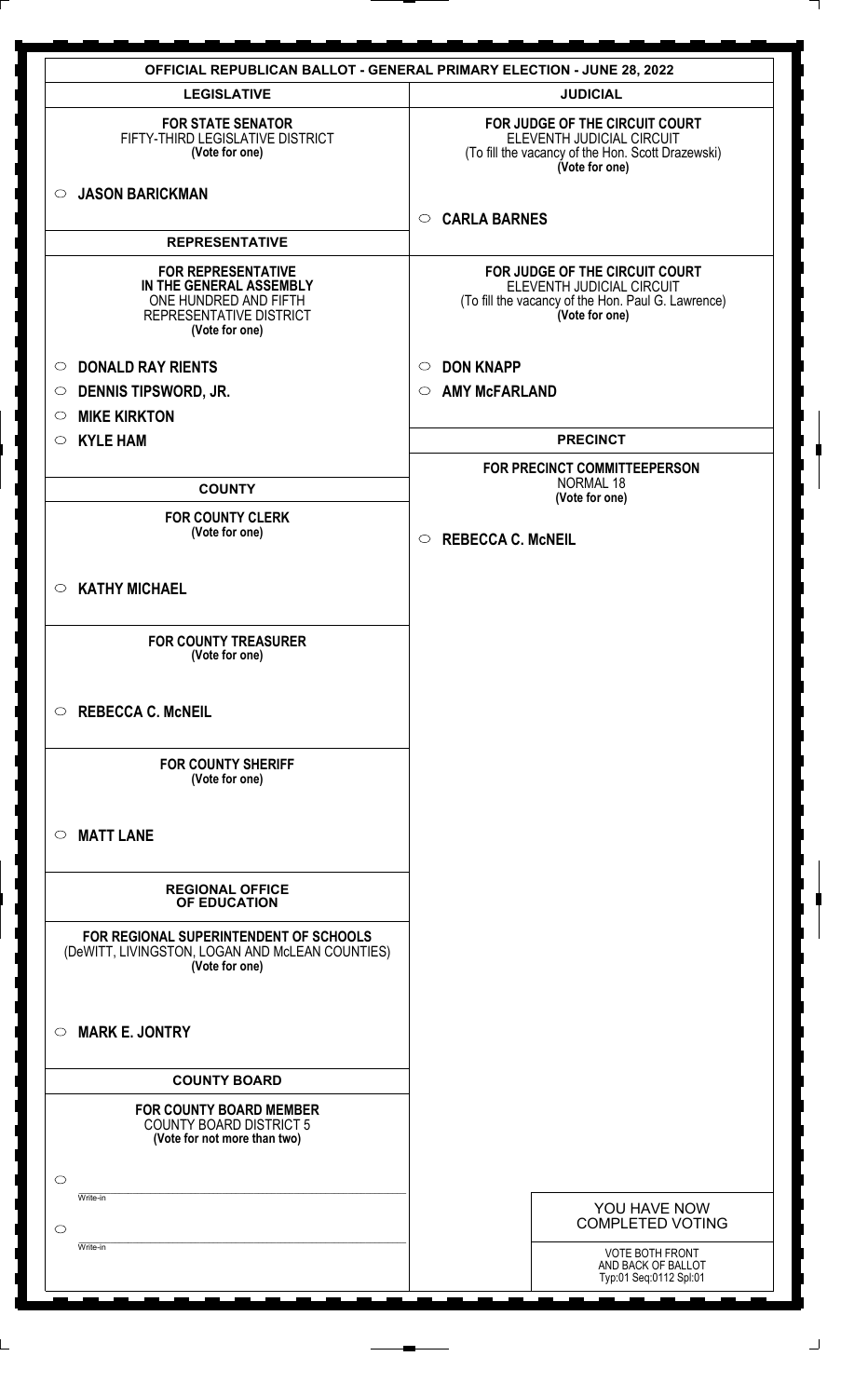| 11                   | Kathy Michael<br>Kathy Michael, McLean County Clerk                                                                                                                                                                                                                               | <b>OFFICIAL REPUBLICAN BALLOT</b><br><b>GENERAL PRIMARY ELECTION</b><br><b>Initials</b><br><b>JUNE 28, 2022</b><br><b>McLEAN COUNTY, ILLINOIS</b><br><b>Sample</b><br><b>NORMAL 18 - BALLOT STYLE 113</b> |
|----------------------|-----------------------------------------------------------------------------------------------------------------------------------------------------------------------------------------------------------------------------------------------------------------------------------|-----------------------------------------------------------------------------------------------------------------------------------------------------------------------------------------------------------|
| 21                   | To vote, darken the oval to the LEFT of your choice, like this $\bullet$ . To cast a write-in vote, darken the oval to the<br>LEFT of the blank space provided and write the candidate's name in that space. If you tear, spoil, deface or                                        |                                                                                                                                                                                                           |
|                      | erroneously mark this ballot, return to the election judge and obtain another.<br><b>FEDERAL</b>                                                                                                                                                                                  | <b>STATE</b>                                                                                                                                                                                              |
|                      | <b>FOR UNITED STATES SENATOR</b><br>(Vote for one)                                                                                                                                                                                                                                | <b>FOR ATTORNEY GENERAL</b><br>(Vote for one)                                                                                                                                                             |
| 40<br>42<br>43<br>44 | <b>CASEY CHLEBEK</b><br>$\circ$<br><b>PEGGY HUBBARD</b><br>$\circ$<br><b>ROBERT "BOBBY" PITON</b><br>O<br><b>JIMMY LEE TILLMAN II</b><br>$\circlearrowright$<br><b>ANTHONY W. WILLIAMS</b><br>$\circ$<br><b>KATHY SALVI</b><br>$\circ$<br><b>MATTHEW "MATT" DUBIEL</b><br>$\circ$ | <b>STEVE KIM</b><br>$\circ$<br><b>DAVID SHESTOKAS</b><br>O<br><b>THOMAS G. DeVORE</b><br>$\circ$<br><b>FOR SECRETARY OF STATE</b><br>(Vote for one)                                                       |
|                      |                                                                                                                                                                                                                                                                                   | <b>DAN BRADY</b><br>$\circ$                                                                                                                                                                               |
|                      | <b>STATE</b><br><b>FOR GOVERNOR AND</b><br><b>LIEUTENANT GOVERNOR</b><br>(Vote for one)                                                                                                                                                                                           | <b>JOHN C. MILHISER</b><br>$\circ$<br><b>FOR COMPTROLLER</b><br>(Vote for one)                                                                                                                            |
| 51                   | (DARREN BAILEY<br>$\circ$<br><b>(STEPHANIE TRUSSELL</b><br>$\circ$ (PAUL SCHIMPF                                                                                                                                                                                                  | <b>SHANNON L. TERESI</b><br>$\circ$                                                                                                                                                                       |
|                      | <b>CAROLYN SCHOFIELD</b><br><b>(RICHARD C. IRVIN</b><br>$\circ$<br><b>(AVERY BOURNE</b>                                                                                                                                                                                           | <b>FOR TREASURER</b><br>(Vote for one)                                                                                                                                                                    |
|                      | $\circ$ (GARY RABINE<br>(AARON DEL MAR                                                                                                                                                                                                                                            | <b>TOM DEMMER</b><br>◯                                                                                                                                                                                    |
|                      | (MAX SOLOMON<br>$\circ$                                                                                                                                                                                                                                                           | <b>CONGRESSIONAL</b>                                                                                                                                                                                      |
|                      | (LATASHA H. FIELDS<br>(JESSE SULLIVAN<br>$\circ$<br>(KATHLEEN MURPHY                                                                                                                                                                                                              | <b>FOR REPRESENTATIVE IN CONGRESS</b><br>SIXTEENTH CONGRESSIONAL DISTRICT<br>(Vote for one)                                                                                                               |
|                      | $\circ$<br>Write-in<br>Write-in                                                                                                                                                                                                                                                   | <b>DARIN LaHOOD</b><br>$\circ$<br><b>WALT PETERS</b><br>$\circ$<br><b>JOANNE GUILLEMETTE</b><br>$\circ$<br><b>MICHAEL REBRESH</b><br>$\circ$                                                              |
|                      |                                                                                                                                                                                                                                                                                   |                                                                                                                                                                                                           |
|                      |                                                                                                                                                                                                                                                                                   | <b>VOTE BOTH FRONT</b><br>AND BACK OF BALLOT<br>Typ:01 Seq:0113 Spl:01                                                                                                                                    |